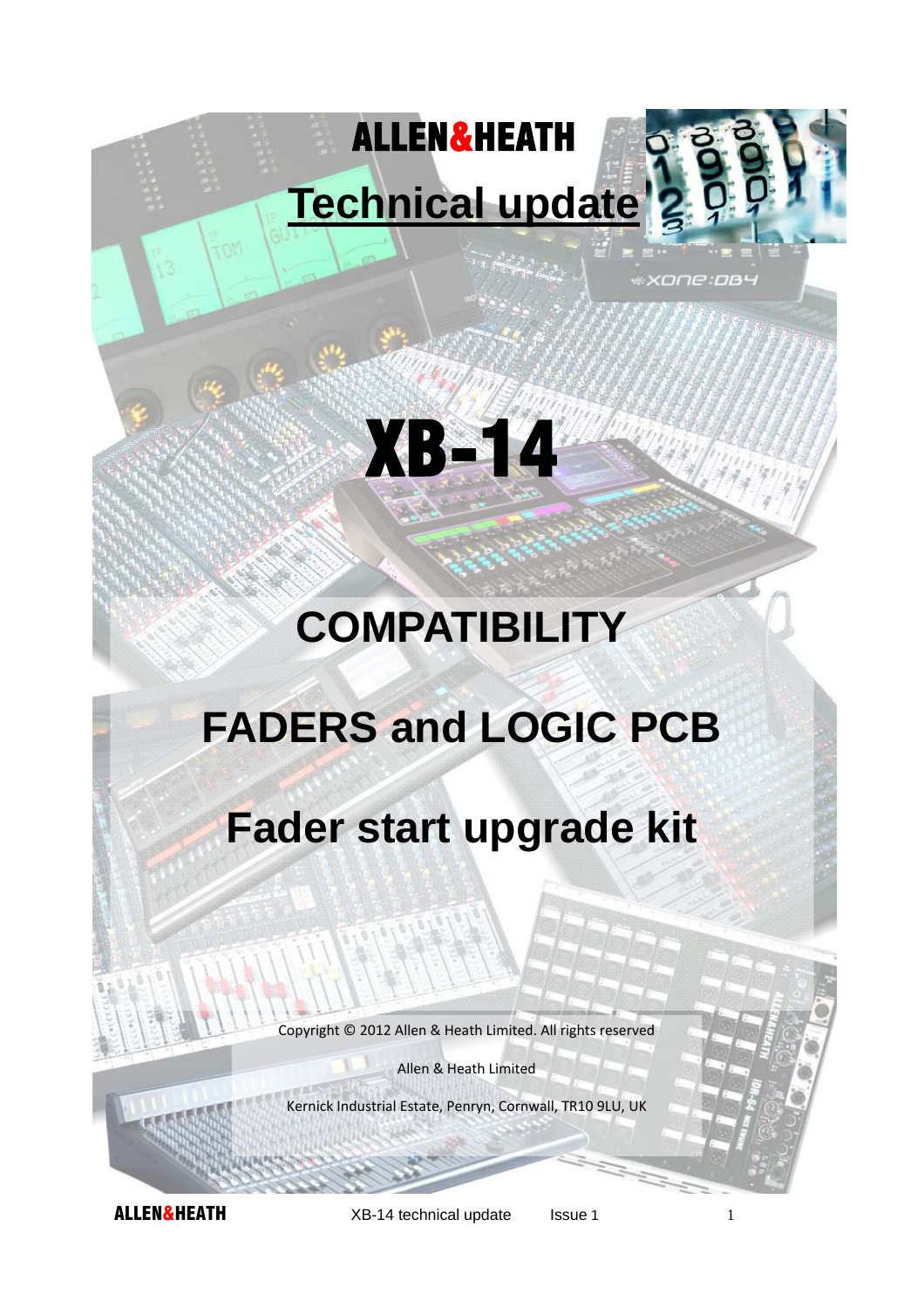## **Contents**

- 3 Compatibility
- 3 Order codes
- 4 Fader Start Upgrade Kit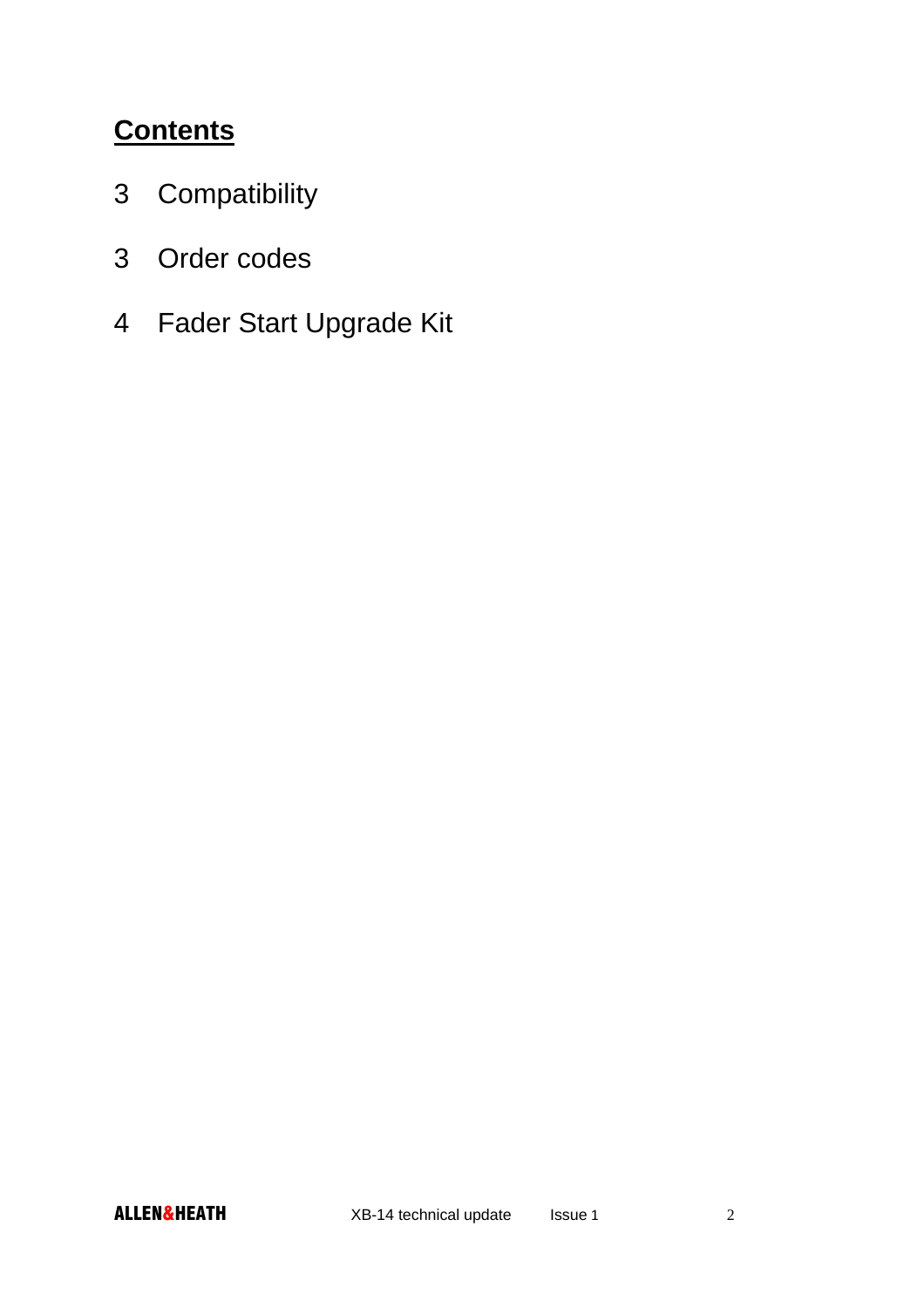**Units produced after the later part of 2011 have a new version Logic PCB. If the new version Logic PCB is fitted, different fader wiring is required.** 

*Old parts and wiring* 

**If Logic PCB is 003-904 AG7456\_3 Order Faders 003-940 Fader wiring is same as original.** 

#### *New parts and wiring*

*NOTE: There are two different Logic PCB part codes that require new fader wiring* 

**If Logic PCB is 003-904 AG7456\_4 Order Faders 004-261** 

**If Logic PCB is 004-256 AG7456\_5 Order Faders 004-261**